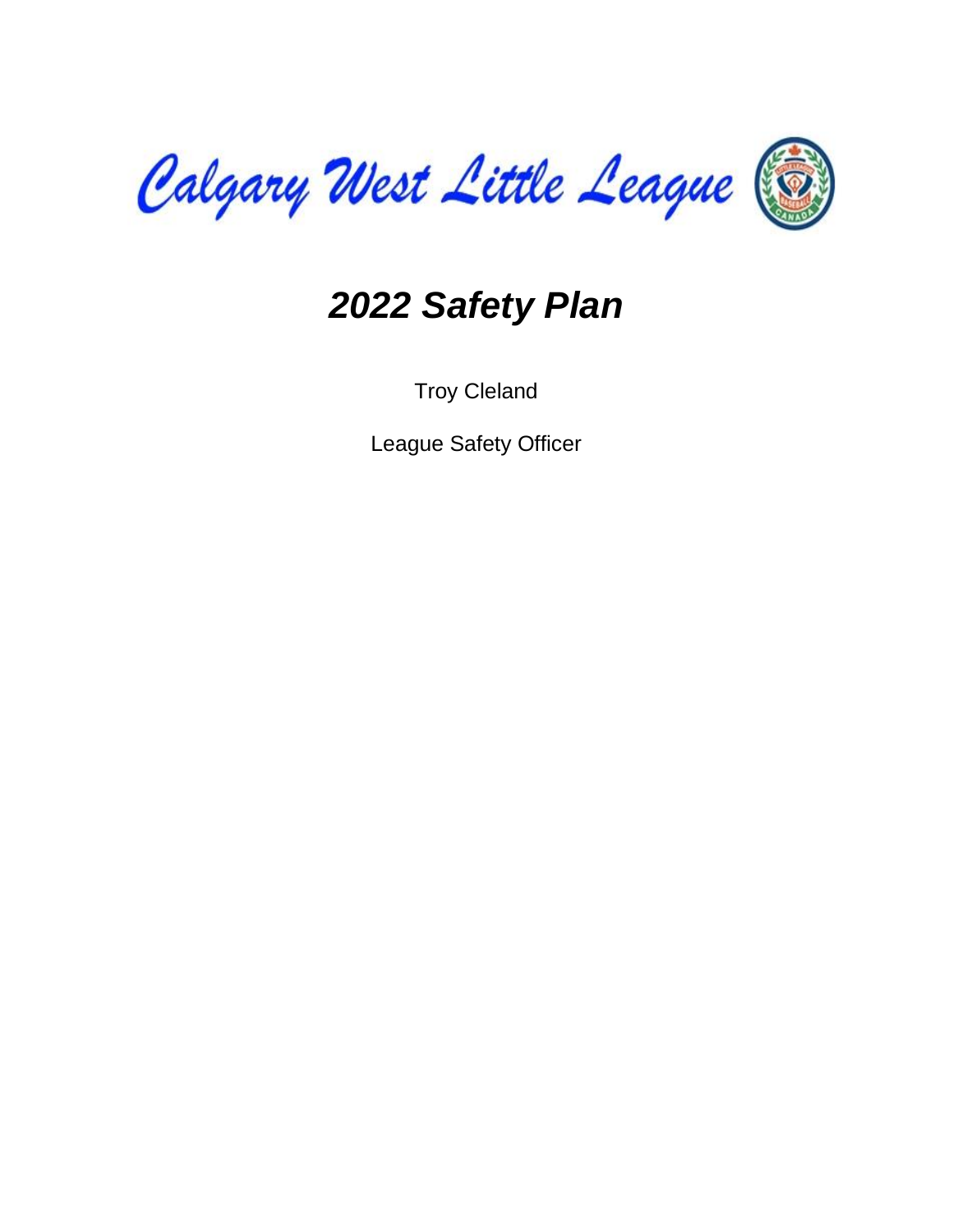#### **Preamble:**

Calgary West Little League is dedicated to providing a safe environment in which boys and girls can develop baseball knowledge and skill while having fun. Baseball is one of the safest sports children can play and those Little League organizations that have followed A Safety Awareness Program (ASAP) movement in Little League have shown a measurable reduction in injuries.

#### **Statement of Principles**

#### **Principal 1:**

Safety is everyone's responsibility.

We believe that every member of Calgary West Little League organization has a responsibility for the safety of all participants.

#### **Principal 2:**

Safety begins with knowledge.

It is the responsibility of Calgary West Little League to provide the necessary information to players, parents, coaches, umpires and any volunteer working with their children about all aspects of safety to provide a physically and emotionally safe experience for all members of our league.

#### **Principal 3:**

Primary responsibility for safety rests with the coaches.

We are of the firm belief that the most important safety intervention is a well-trained and knowledgeable coach. Primary responsibility for safety during practices and games rests with the coach. During games, this primary responsibility is shared with the umpire. To this end, Calgary West Little league is dedicated to the training, development and mentoring of its coaches and umpires.

#### **Principal 4:**

The development of adequate fundamental skills is the athlete's best protection.

We are of the firm belief that the athlete's skill at all aspects of the game is the best prevention against serious injury. To this end we are dedicated to the skill development of all players on all teams. We will demonstrate that commitment through the design and implementation of a development plan from Rookie Ball through Senior division that will provide a career path for the athlete that adheres to accepted developmental principles. This will include the establishing of age specific goals for all players, coaching manuals that will reflect those goals and league wide development camps within season and in the off season.

We also recognize that different players have different levels of ability and potential. We further recognize that the level of skill, potential, interest and commitment will vary, particularly in the younger ages. We will therefore implement policies and recommendations to coaches that take these factors into account while still maintaining the principals of fair play. For example, for the sake of safety, a coach will not play a player at a position where they could get hurt due to lack of skill. However, that same coach will be committed to developing that player's skill so they eventually can play the position and will strive to find an infield position the player can play some of the time.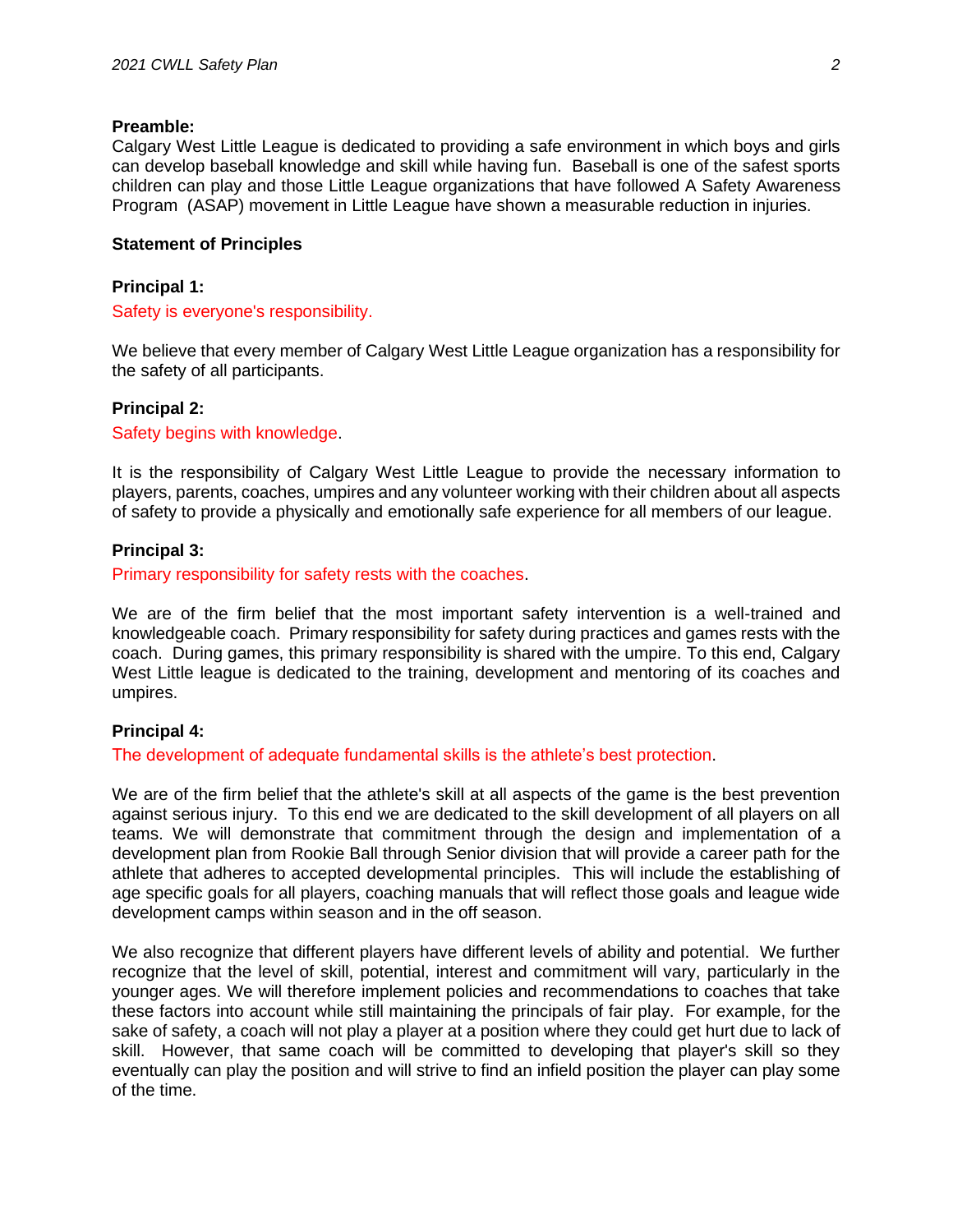#### **Principal 5:**

#### Proper use of proper equipment enhances both safety and enjoyment

We are committed to providing our players with safe physical environments and appropriate equipment. All equipment supplied by Calgary West Little League meets or exceeds Little League International standards for safety. Where equipment has been demonstrated to provide a significant safety advantage, we will adopt this equipment even if not required to do so by Little League International.

Where players supply their own equipment by choice or requirement, we insist that the equipment used meets Little League requirements. Parents will also be made aware of optional safety equipment they may wish to purchase on their own.

#### **Principal 6:**

Mandatory screening of volunteers is an essential safety step

Children develop best when they feel safe. They also trust their parents to put them into safe situations. We will therefore earn the trust and confidence of the players and their parents through the screening and police check of all on field volunteers in Calgary West Little League.

#### **Principal 7:**

Emotional safety is every bit as important as physical safety.

We will emphasize to parents and coaches the importance of children feeling emotionally as well as physically safe. We will provide the information that will help coaches and parents to provide this important "other" type of safety. We will also require all players and coaches to review and complete their respective Codes of Conduct and the CWLL Zero Tolerance Policy prior to the beginning of each season [\(https://cwlla.teamsnapsites.com/safety-awareness/\)](https://cwlla.teamsnapsites.com/safety-awareness/)

#### **Principal 8:**

The health and safety of all players, coaches, volunteers and parents is the League's priority.

We will encourage proper precaution when dealing with blood, open wounds, and any communicable diseases. When communicable diseases are at a heightened state during a season, additional protocol may be provided in a separate document [\(https://cwlla.teamsnapsites.com/safety-awareness/\)](https://cwlla.teamsnapsites.com/safety-awareness/)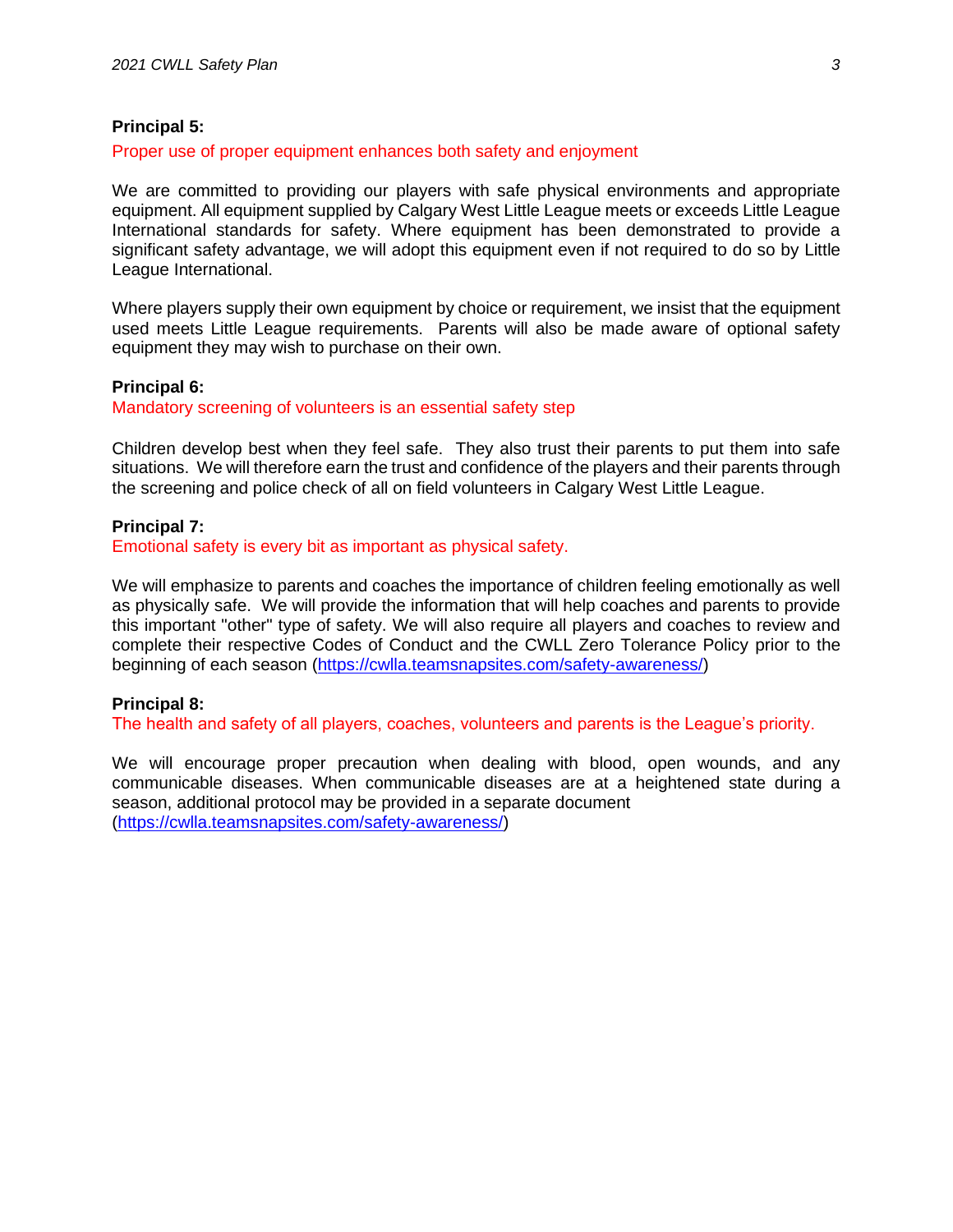# **The thirteen requirements of a qualified safety plan**

#### **Requirement 1:**

#### *Make sure your league has an individual named as Safety Officer*

- Calgary West Little League has an elected safety officer who is a member of the executive committee.
- There is a formal job description for the position (see appendix one)

#### **Requirement 2:**

*Compile all the materials and make available to volunteers/parents on the League's Site*

• **<https://cwlla.teamsnapsites.com/safety-awareness/>**

#### **Requirement 3:**

#### *Emergency plan, numbers and locations*

- Coaches will be trained to develop an emergency plan for use at their practices and games
- Coaches will identify hospitals and walk-in clinics close to the diamonds we utilize.
- Emergency Contact Information for local and emergency health authorities can be reached on anyone's cell phone by dialing 311 (for Police, Fire and Emergency services). Closest hospitals are Foothills Hospital and Rockyview General Hospital.

#### **Requirement 4:**

#### *Require Volunteer Applications and Background Checks*

- Calgary West Little League has entered into an agreement with the Calgary Police Service to provide a background check on all volunteers within the organization. This includes a complete criminal background check and not just for sexual offenses against children. Calgary West Little League is committed to the safety of our children and requires this of all volunteers to minimize the risk of exposing the children to someone with an offense against minors. To protect the privacy of our volunteers, the Calgary police service simply returns a cleared or not cleared verdict for the search. It is then up to the individual whether they wish to discuss the situation and reasons for not clearing with the President or withdrawing from a volunteer position. See link for the electronic Police Information Check (ePIC) process detail. [\(https://cwlla.teamsnapsites.com/safety-awareness/\)](https://cwlla.teamsnapsites.com/safety-awareness/)
- Once a volunteer has been cleared through the ePIC process, their name is maintained in a database which tracks the currency of the clearance letters as they are valid for a three-year period.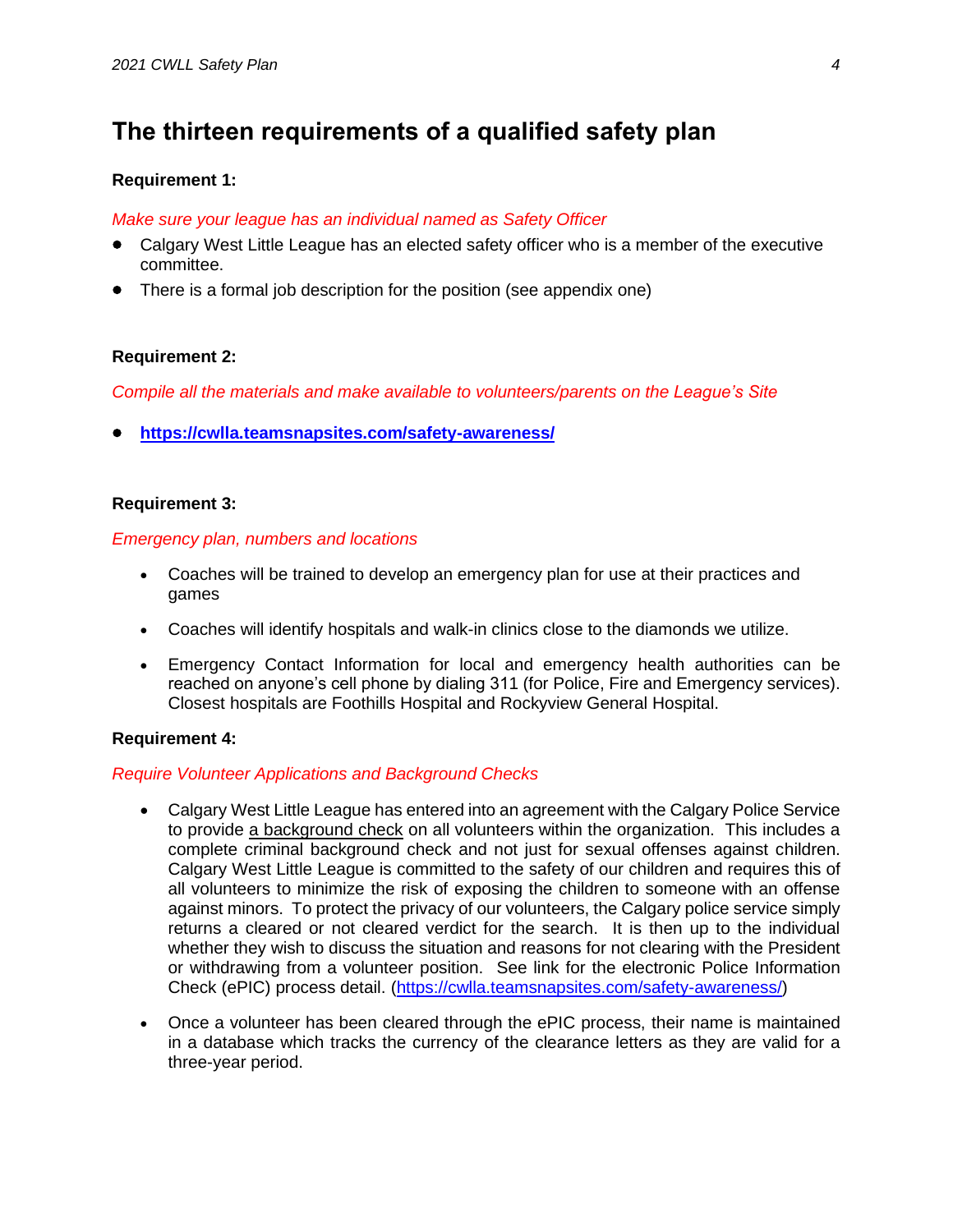- Calgary West Little League has always required volunteers to complete an application form. Calgary West Little league has adopted the standard of volunteer application form of Little League Canada. See link for a copy of the Volunteer Application form used. [\(https://cwlla.teamsnapsites.com/safety-awareness/\)](https://cwlla.teamsnapsites.com/safety-awareness/)
- Volunteer- other forms of identification, this has never been an issue for Calgary West Little League perhaps due to our relatively small size of approximately 1,000 participants. We are a small enough organization that the parents and coaches tend to know one another and people who should not belong on the fields are quickly identified.

#### **Requirement 5:**

#### *Provide coaches and managers with fundamentals training*

- We are of the firm belief that the number one piece of safety equipment is a trained and knowledgeable coach. To this end, Calgary West Little league is dedicated to the training, development and mentoring of its coaches.
- Canada has a program for the sport specific certification of volunteer coaches called the National Coaching Certification Program. Coaches are encouraged to participate in this program to at least the Initiation or Level 1 Technical as well clearing a criminal records check.
- For the 2021 baseball season, new and existing coaches will have different opportunities to acquire knowledge of basic fundamental baseball skills and how to coach them.
- We will move towards a standard where, at a minimum standard for all coaches will be:
	- $\circ$  Successfully pass a screening check and complete a volunteer application
	- o Successfully complete a Little League Coaching or NCCP Clinic
- Calgary West Little League provides every coach with comprehensive training material incorporating basic fundamentals of baseball, conditioning and stretching, characteristics of a good coach and practice planning.

#### **Requirement 6:**

#### *Require each team to identify a first-aid responder*

- Calgary West Little League will try to ensure that every team has at least one parent or coach who is certified and at least basic first aid and/or CPR or the equivalent.
- Every team is supplied with a first aid kit from the St. John's Ambulance Society or an equivalently equipped first-aid kit. St. John's ambulance has formed a partnership with Little League Canada and provides these first-aid kits at a reduced cost.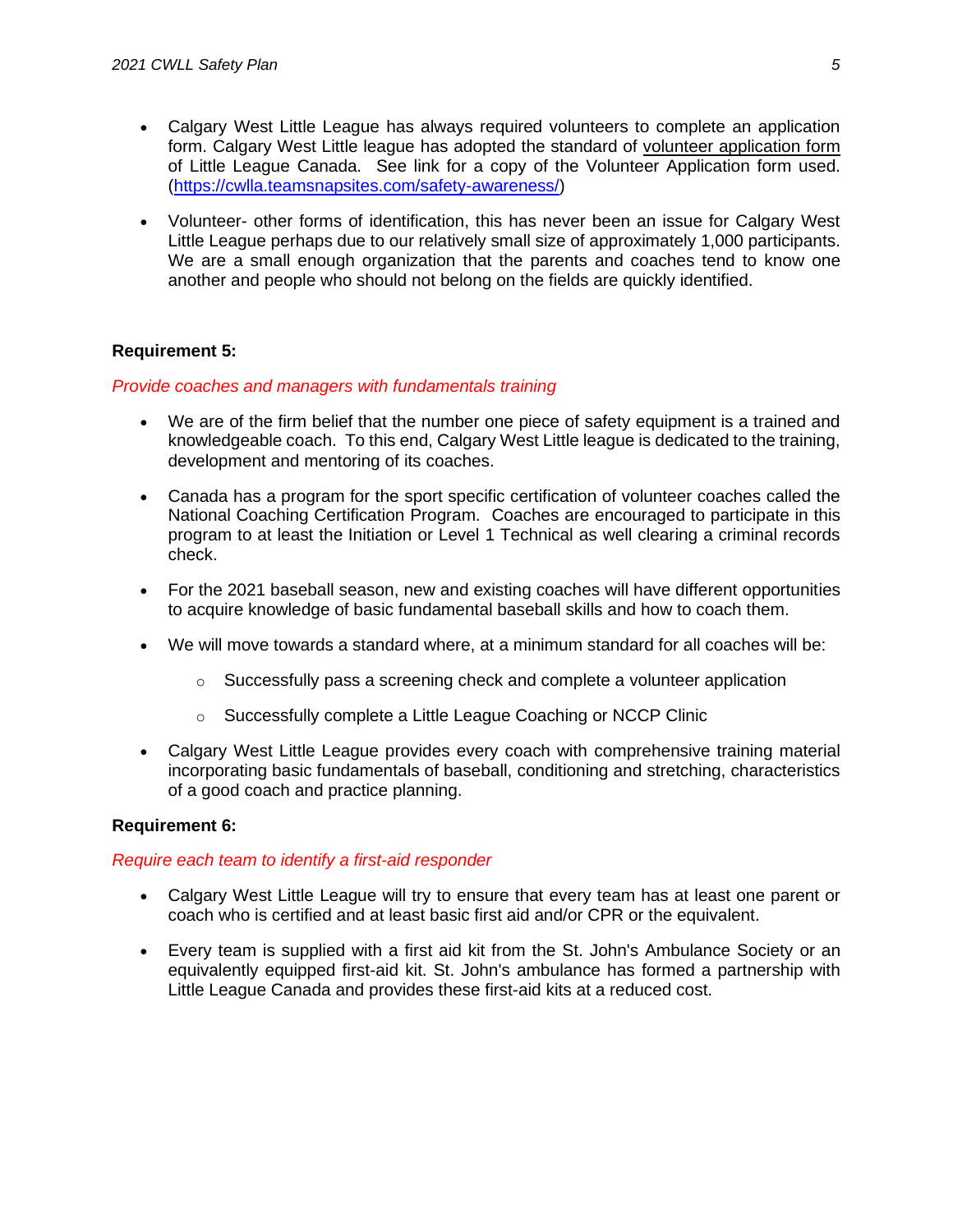#### **Requirement 7:**

#### *Require field inspections before games and practices*

- Inclement weather can present a safety concern in any jurisdiction. In Calgary, specific concerns would include lightning, excessive rain, low temperatures and snow. Another issue in the Calgary area for weather is that there can be considerable variation in a relatively small area. Hence, the decision to cancel a game prior to its start due to weather conditions must be made by the coaches concerned with knowledge of the actual conditions at the field where they're going to play. Once started, the decision to proceed, delay or call a game due to unsafe weather conditions rests with the designated umpire for the game. In recognition of the fact that sometimes umpires are parent volunteers with little or no training, particularly at the introductory levels such as T-ball, the initiative to ask whether a game should continue may need to rest with the coaches. All coaches should refer to weather information including Internet web sites specifically providing weather warnings, lightning reports for the Calgary area.
	- o [http://weatheroffice.ec.gc.ca/warnings/report\\_e.html?ab12](https://weather.gc.ca/warnings/report_e.html?ab12)
	- o [http://weatheroffice.ec.gc.ca/lightning/index\\_e.html](https://weather.gc.ca/lightning/index_e.html)
- Given that low evening temperatures can also be a factor particularly in early-season games, coaches will also be made aware of the impact of the wind-chill factor in children's safety and enjoyment of the game
	- o http://www.msc-smc.ec.gc.ca/education/windchill/windchill chart e.cfm
- Our Diamond Coordinator will be identifying and bringing to the attention of the City of Calgary any deficiencies in our diamonds and arranging repairs to be completed where possible. Coaches will also be responsible for reporting diamond maintenance or safety issues to the league and/or the City of Calgary.
- It has always been the expectation of Calgary West Little League, that Diamond Coordinator's, coaches and umpires prepare and inspect the field before each practice and game.
- For players 8 years old and younger (BlastBall through Rookie Ball), and sometimes even for older divisions, Calgary West Little League relies upon parent volunteers for umpires with the home team supplying the home plate umpire and the visiting team the base umpire. To support parents in this challenging task, Calgary West Little League offers basic umpiring clinics at the start of every season. For players eleven and older (Majors/AA to senior), Calgary West Little League employs umpires from a local umpire association. The conduct of these umpires falls under the supervision of this organization. However, in our experience, themajority of these umpires are careful to inspect the field conditions and to impose any necessary rule modifications to ensure safety.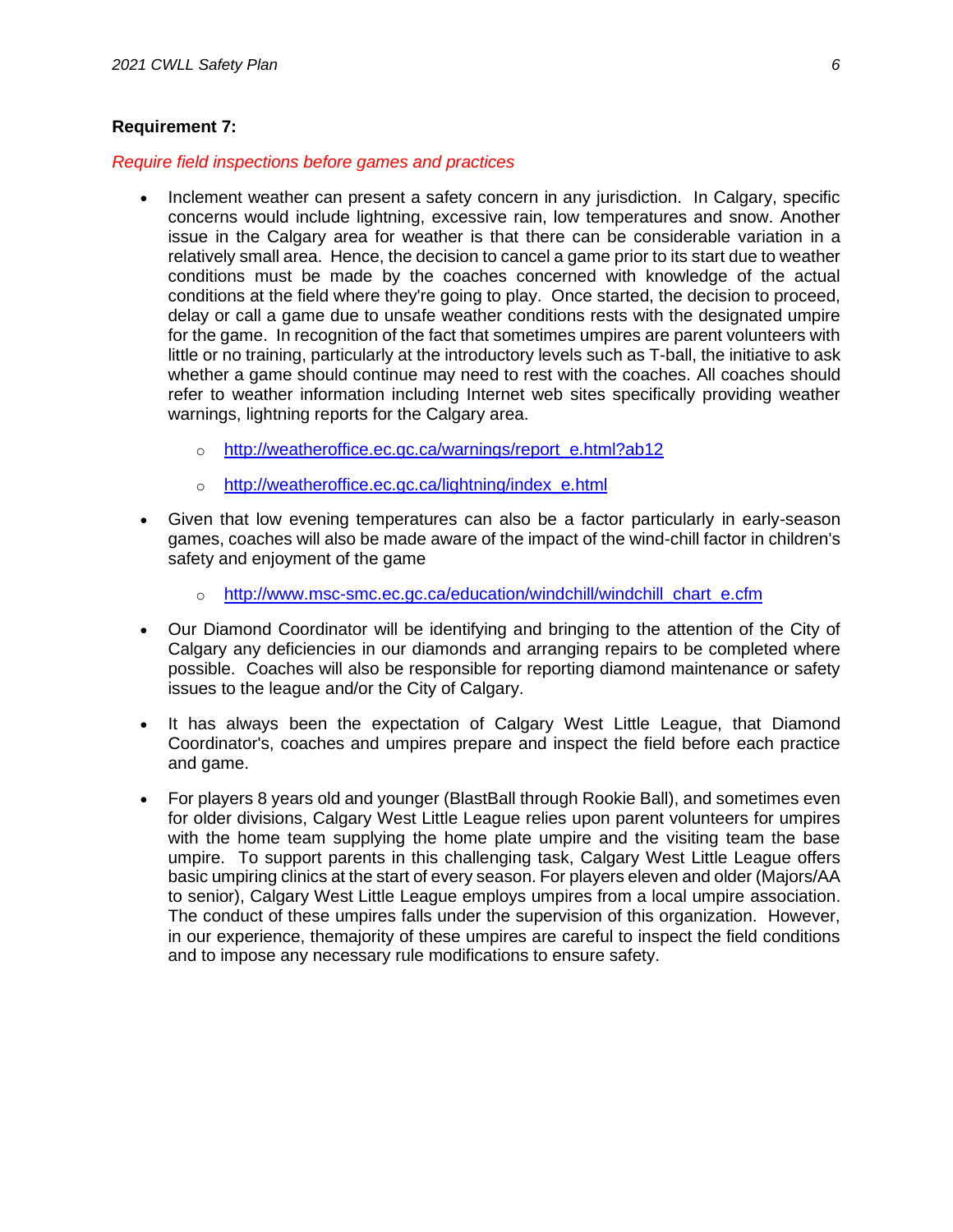#### **Requirement 8:**

#### *Complete Annual Little League Facility Survey*

#### **Diamonds:**

- All CWLL diamonds are owned and operated by the Calgary Parks and Recreation Department of the City of Calgary and Springbank Park. CWLL therefore has no direct control over facilities. However, CWLL has developed good working relationships with Parks and Recreation and SPFAS and will continue to do so. We have a diamond maintenance representative on the Executive who surveys all the diamonds used by CWLL and brings any safety deficiencies to the attention of the appropriate department.
- A facility survey will be completed prior to the start of the season by the Diamond Coordinator. This information will be shared with the Calgary Parks and Recreation and arrangements made to address any safety deficits that are identified.

#### **Requirement 9:**

#### *Have written safety procedures for concession stand*

#### **Concessions:**

There are no permanent concession stands in CWLL. However, from time to time temporary concession stands are established. Opening Day and an annual Majors/Minors Tournament(s) are occasions when such stands are in use. At these times, organizers of these events will ensure that the concession stands meet local health codes and that all staff have been briefed on proper procedures.

#### **Requirement 10:**

#### *Require regular inspection and replacement of equipment*

- Calgary West Little League has a volunteer Equipment Coordinator who is responsible for inspecting, maintaining and replacing equipment supplied by Calgary West Little League. All equipment purchased meets or exceeds the safety requirements of Little League International. This is all done in the off-season prior to the distribution of equipment to the coaches at the start of the season.
- During the season, the primary responsibility for the inspection and replacement of equipment rests with the coaches. This is particularly true in ensuring that any equipment provided by the players themselves meet safety standards. As well, as provided in the rules, umpires can examine and exclude any piece of equipment that they do not feel is in accordance with the rules as laid out in the annual rulebook.
- Calgary West Little League goes above and beyond the requirements of Little League International by requiring all players to wear groin protection during practices and games and not just catchers.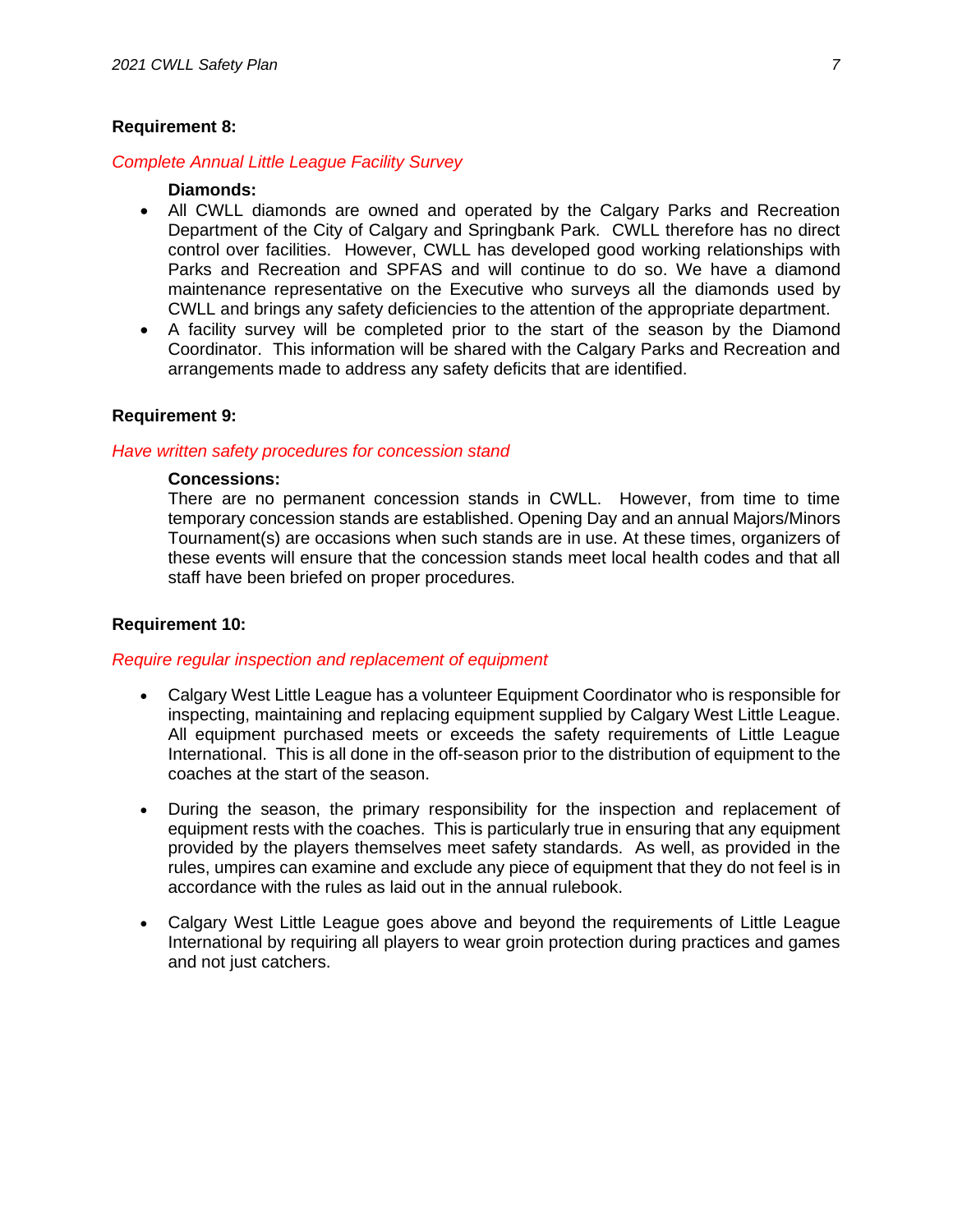#### **Requirement 11:**

#### *Have a method to report, track injuries*

• A copy of the tracking form will be on the league web site available for download at any time [\(https://cwlla.teamsnapsites.com/safety-awareness/\)](https://cwlla.teamsnapsites.com/safety-awareness/). Coaches will be reminded of the importance of completing forms and submitting them to the Safety Officer so that appropriate steps can be taken in future to further reduce accidents.

#### **Requirement 12:**

#### *Provide teams with well-equipped First-Aid Kits*

- Calgary West Little League has always provided its teams with first aid kits.
- A partnership has been developed between St. John's Ambulance Service and Little League Canada. As a result, the leagues across Canada are able to purchase well equipped first aid kits at a significant discount.

#### **Requirement 13:**

#### *Enforce the Rules*

- In a league such as Calgary West Little League, where there is an emphasis and a reliance upon an honor system, particularly in the Blast Ball through Rookie Ball levels of play, where carded umpires are usually not available, this presents an ongoing challenge. Even with the older levels of play, expediency sometimes rules over safety, particularly with rules such as not having a parent or coach catch warm-up while the catcher gets ready. The answer to this dilemma lies in the twofold approach of significantly increasing safety education and awareness and widening the responsibility to the concept that everyone, at all times, is responsible for safety.
- The following safety awareness and education programs are in place:
	- $\circ$  Codes of conduct for players, coaches, parents and volunteers are included in Little League coaching materials, rule books and will be posted on the league website.
	- $\circ$  Parents, players, coaches, umpires and other volunteers will be strongly encouraged to identify safety concerns and safety suggestions and report them to the Safety Officer.
		- When the safety concern that is identified is a violation of an existing Little League rule, or a Calgary West Little League safety policy that has already been established, a general reminder will be sent out regarding that policy or rule.
		- When the safety concerned is identified is a new one, appropriate new policy and procedures will be developed to address the concern.

#### **Appendix One: Job Description**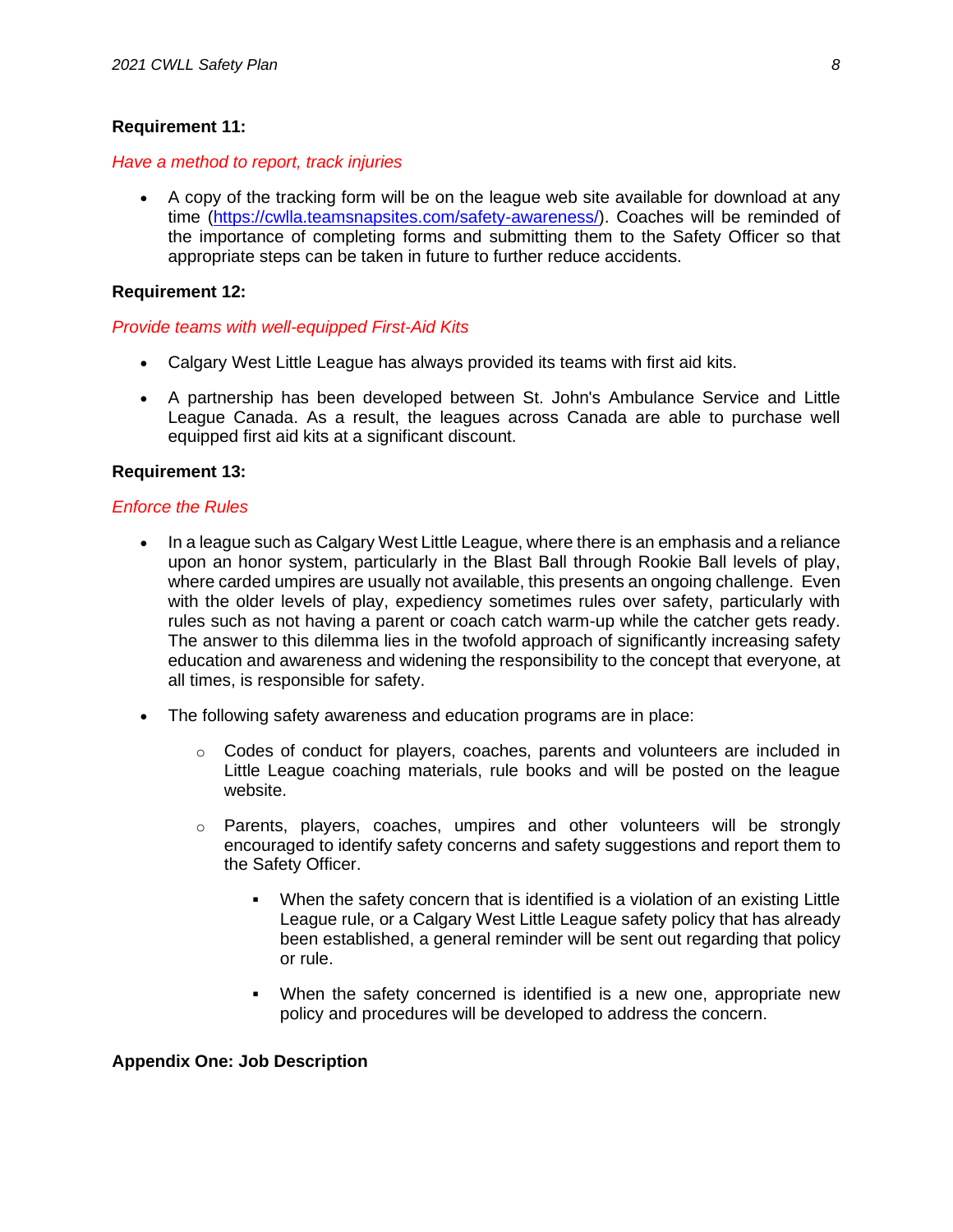

**Job Description<sup>1</sup>**

# **Title**: **Safety Officer**

## **Authority**

By unanimous action of the 1965 Little League International Congress and subsequent ratification of the Board of Directors, it was resolved that every chartered Little League shall appoint a Safety Officer. The Calgary West Little League Safety Officer is an advisory position. Managers, player agents and umpires must carry out their own duties and responsibilities in regards to safety. Final authority for enforcement of safety procedures rests with the President who may delegate that authority.

## **Selection**:

The Safety Officer is an elected Executive Position. Any person with the time and enthusiasm may be Safety Officer. It is preferable to have someone with knowledge of coaching<sup>2</sup>, baseball<sup>3</sup> and safety issues.<sup>4</sup>

The following qualifications are an asset to the position:

1. Sufficient knowledge of baseball to evaluate and suggest corrective measures for hazards without conflicting with Little League Rules.

2. First hand experience with a safety program and/or an understanding of the importance of safety. Examples of people with indirect knowledge of safety would be doctors, insurance agents, and fire or police officers.

3. Such an officer should be a person who can sell safety measures on their own merits.

4. The officer should have the interest and the time to coordinate the safety efforts of other adults in the organization.

## **Responsibilities**:

- 1. Development, modification and implementation of a Safety Plan
	- a. Research Safety Information
	- b. Identify Safety Concerns
	- c. Recommend equipment changes to executive
	- d. Track injuries
- 2. Maintain First Aid Kits
- 3. Disseminate Safety Information

<sup>&</sup>lt;sup>1</sup> The following job description was modified from the Little League "Play it Safe" Manual available at <http://www.littleleague.org/programs/asap/2005safetymanual/Section4.pdf>

<sup>&</sup>lt;sup>2</sup> NCCP coaching theory certification is strongly recommended

<sup>&</sup>lt;sup>3</sup> NCCP coaching practical training is recommended but there are many avenues for acquiring baseball knowledge

<sup>4</sup> Such as a member of a health profession, fireman, WHMIS training, police officer, Red Cross trainer etcetera